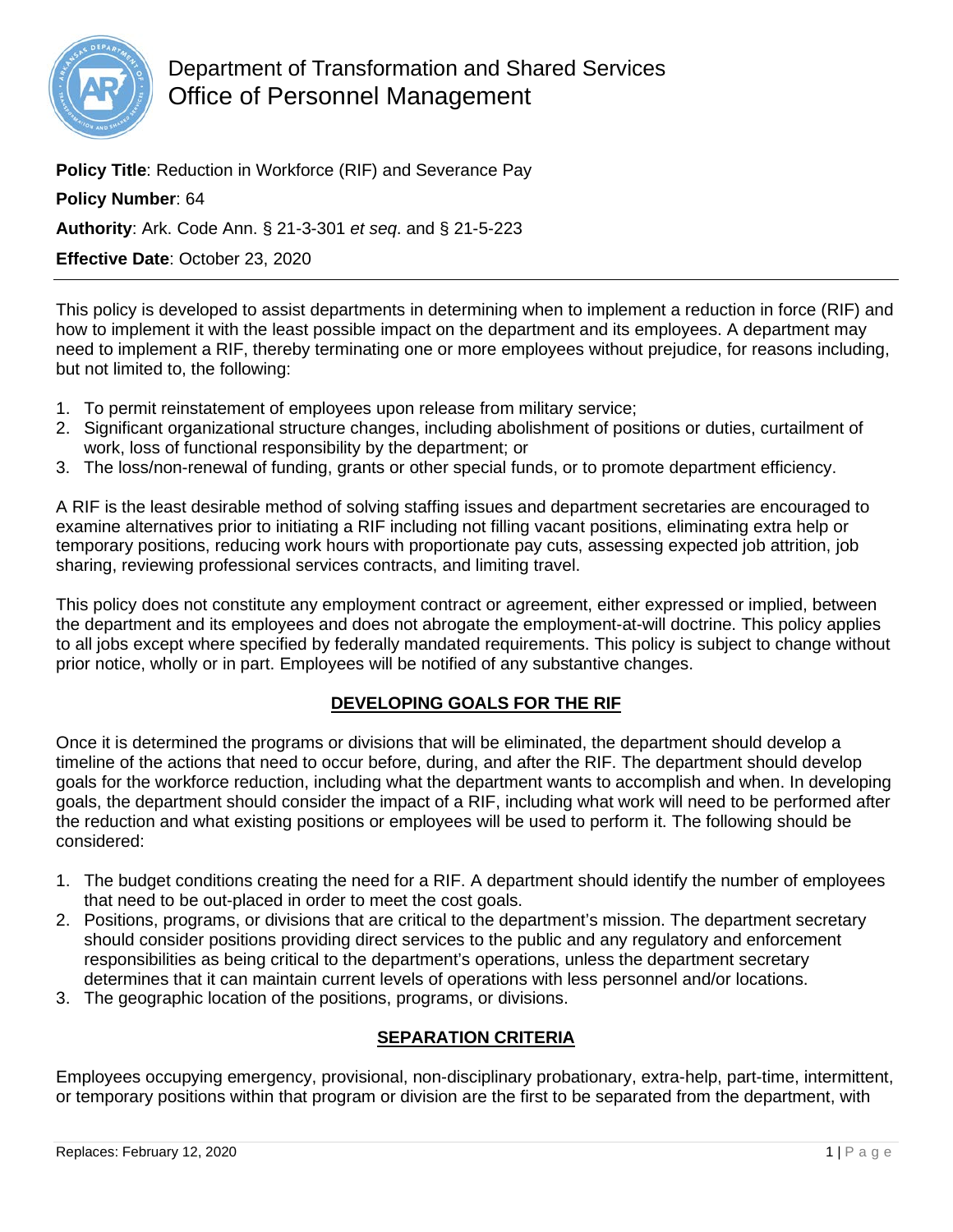

**Policy Title**: Reduction in Workforce (RIF) and Severance Pay

### **Policy Number**: 64

**Authority**: Ark. Code Ann. § 21-3-301 *et seq*. and § 21-5-223

**Effective Date**: October 23, 2020

the exception of a condition where these employees occupy positions operating as full-time employees in a regular position, based on special language, or where such positions are being used to staff critical positions.

### **Separation**

A department should utilize the following criteria in determining the positions to be eliminated, giving considerable weight to 1-4:

- 1. Employee's previous 2 years of performance evaluations
- 2. Employee's demonstrated skills to perform the job
- 3. Employee's previous 2 years of disciplinary history
- 4. Employee's veteran status
- 5. Employee's current work assignments
- 6. Employee's years of service

### **Evaluating Objective Criteria**

Employees shall be rated on the basis of the above retention criteria without regard to the employees' race, color, religion, gender, age, national origin, disability, or political affiliation. The results of the employee rating process should be analyzed for potential adverse impact based on age, sex, and race. Employees on authorized leave of absence will be protected under this policy until such time they are eligible for return to work. If a tiebreaker is necessary, departments may use months and days of state service. If an additional tiebreaker is needed, the department should use any non-discriminatory method deemed as approved by the Office of Personnel Management (OPM).

### **Employee Notice**

Department secretaries are to give employees in positions that will be eliminated advance written notification as soon as possible, preferably 30 calendar days. At the time of notice, the department is to provide the affected employees their outstanding leave balances, continuation of benefits and available outplacement assistance. Employees are allowed to collect their personal belongings prior to termination, with or without supervision.

### **Reporting**

Each department that implements a workforce reduction shall file a report with OPM. The report shall include the names of out-placed employees, job titles, salaries, programs, work units involved in the layoffs, and whether severance payments will be made. OPM will submit the report to the Personnel Committee of the Legislative Council at the next regularly scheduled meeting.

### **Positions Affected by a RIF**

All positions that have been targeted as workforce reduction positions must be frozen and may not be used until approved by the Secretary of the Department of Transformation and Shared Services (TSS). This does not apply when the RIF is due to reinstatement of employees upon release from military service.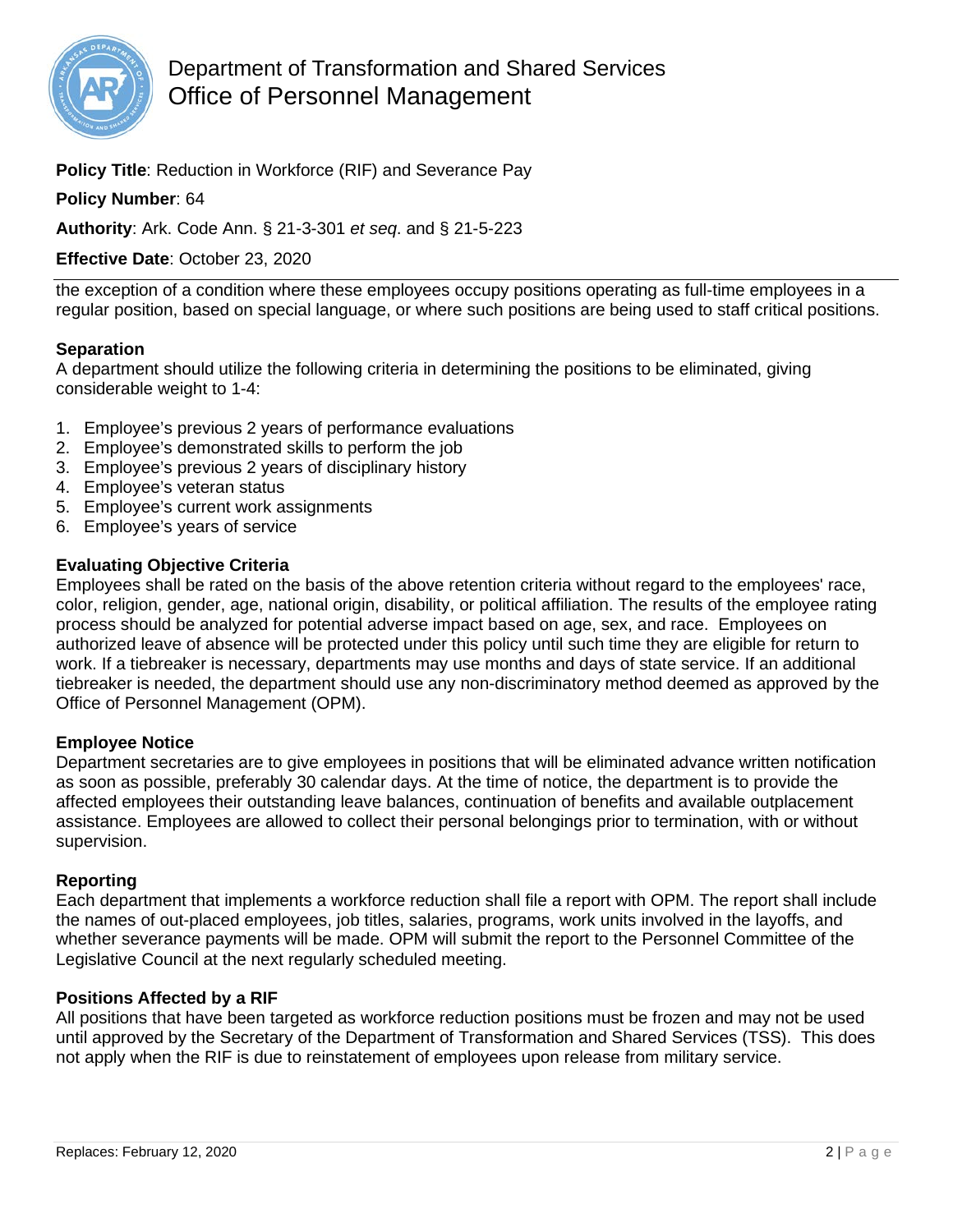

**Policy Title**: Reduction in Workforce (RIF) and Severance Pay

### **Policy Number**: 64

**Authority**: Ark. Code Ann. § 21-3-301 *et seq*. and § 21-5-223

**Effective Date**: October 23, 2020

Following implementation of a workforce reduction, the positions left vacant will be filled pursuant to the Special Reemployment Consideration section of this policy.

Implementation of a workforce reduction shall not be considered a disciplinary action.

### **Severance Pay**

An department may, upon the approval of the TSS Secretary, authorize a net lump-sum severance payment to full-time, part-time, and job-sharing employees in a regular position according to the following schedule for completed years of services, including any formally implemented probationary period:

| <b>Years of Service</b>                                                 | <b>Net Amount of Severance Pay</b>             |
|-------------------------------------------------------------------------|------------------------------------------------|
| Over one (1) year of service up to five (5)<br>years of service         | Eight hundred dollars (\$800)                  |
| Over five (5) years of service up to fifteen<br>$(15)$ years of service | One thousand, two hundred dollars<br>(\$1,200) |
| Over fifteen (15) years of service                                      | One thousand, six hundred dollars<br>(\$1,600) |

The severance payment shall not be construed as exceeding the maximum salary and these payments shall be in addition to any lump-sum payment for annual or sick leave. If severance payments are authorized, all employees affected by the RIF must receive a severance payment, unless the employee terminates, retires or transfers to another position within the same or another department prior to the effective date of the RIF.

## **SPECIAL REEMPLOYMENT CONSIDERATION**

#### **RIF List**

Employees affected by a workforce reduction will receive special reemployment consideration. The list of employees eligible for special reemployment consideration is maintained by OPM and made available to department human resources personnel upon request.

### **Length of Reemployment Consideration**

Special reemployment consideration begins on the date the employee receives notification of a workforce reduction and is extended for a period of twelve (12) months from the date of separation. If an affected employee decides to retire or apply for retirement after receiving an official written notice of the workforce reduction, special reemployment consideration will not be extended.

An employee who has established veteran's preference and is affected by the workforce reduction shall be